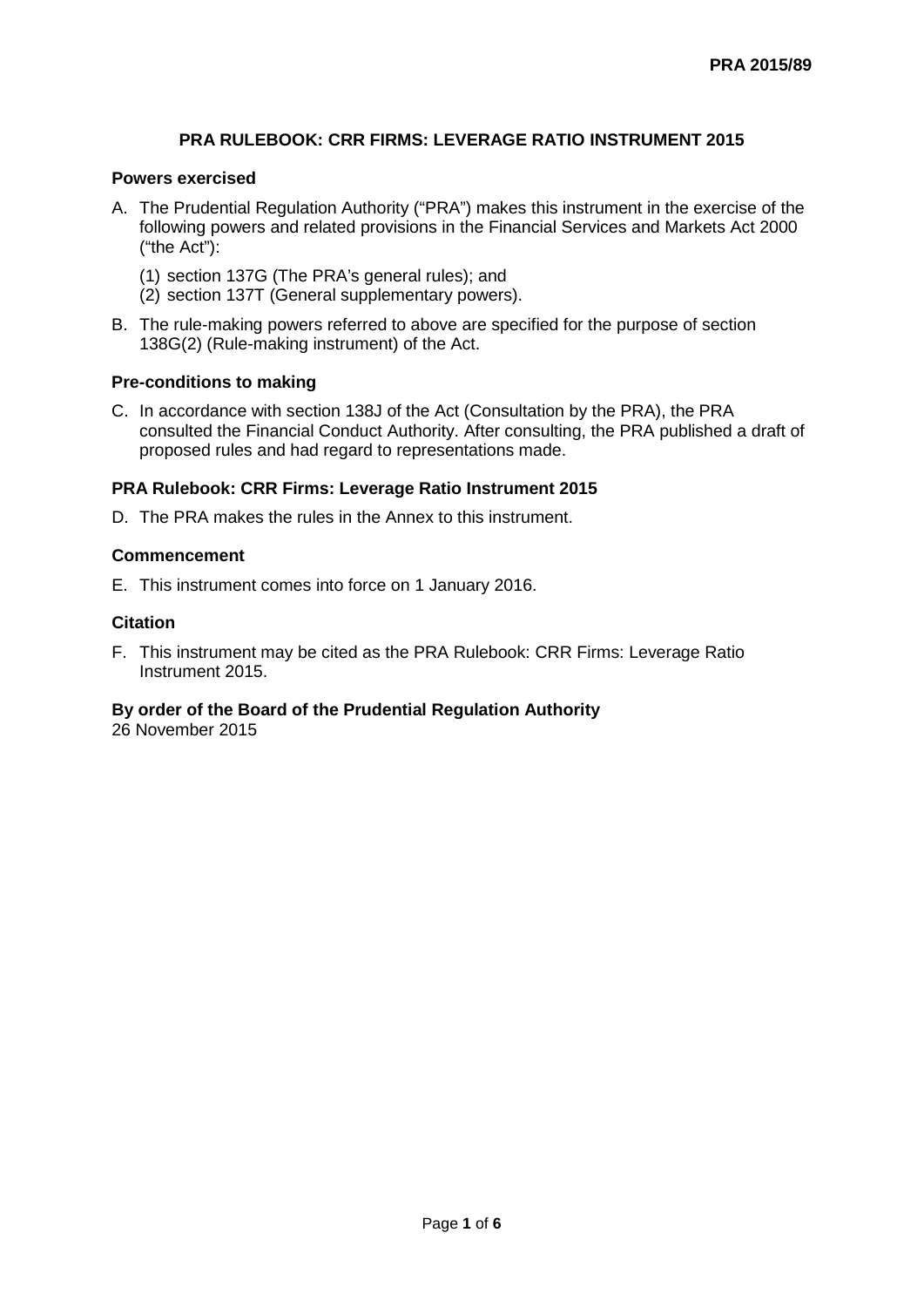## **Annex**

In this Annex, the text is all new and is not underlined.

**Part** 

# **LEVERAGE RATIO**

## **Chapter content**

- **1. APPLICATION AND DEFINITIONS**
- **2. BASIS OF APPLICATION**
- **3. MINIMUM LEVERAGE RATIO**
- **4. COUNTERCYCLICAL LEVERAGE RATIO BUFFER**
- **5. NOTIFICATION**
- **6. CAPITAL PLAN**

**Links**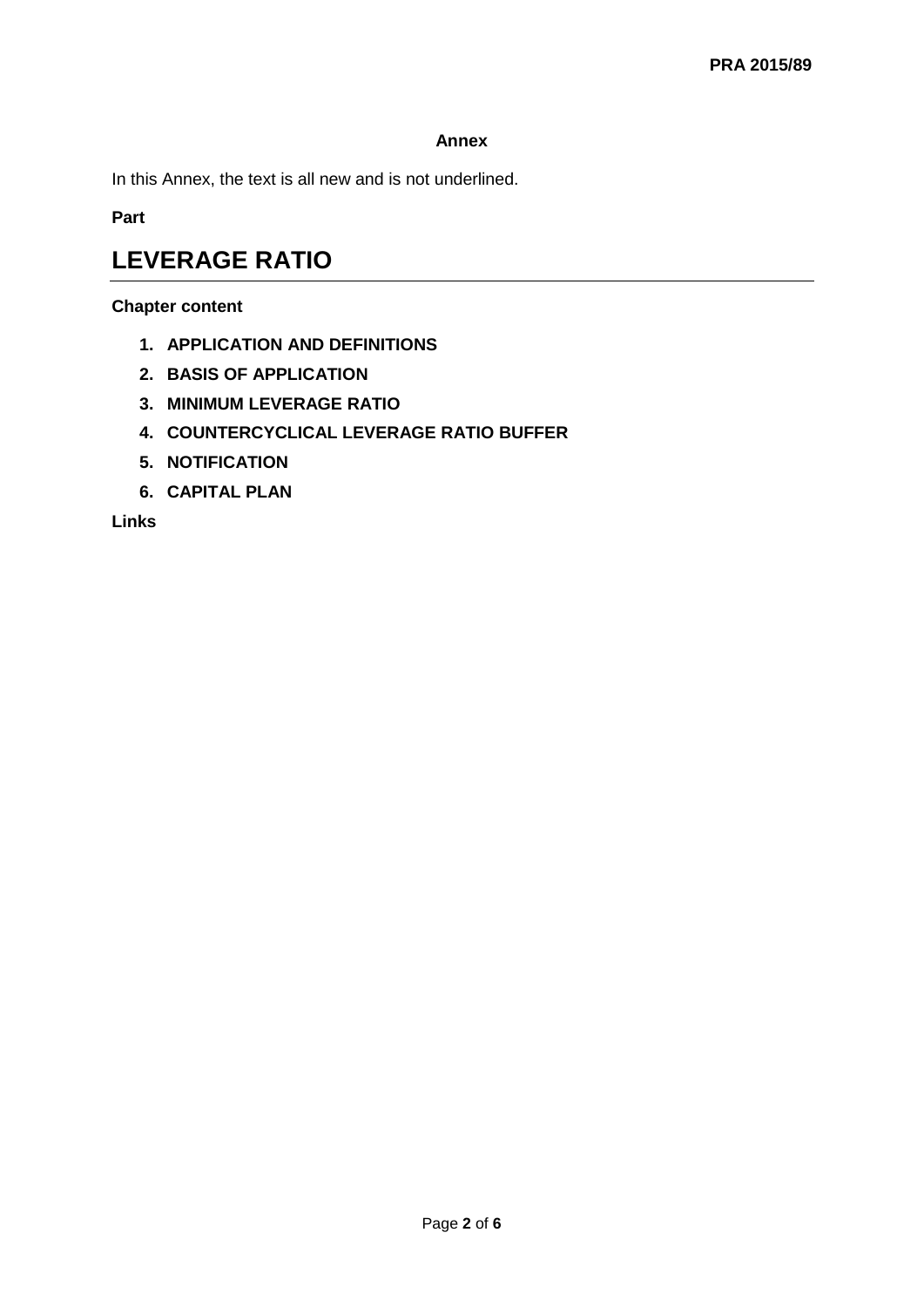## **1 APPLICATION AND DEFINITIONS**

- 1.1 Unless otherwise stated, this Part applies to every *firm* that is a *UK bank* or a *building society* that, on the *firm's* last *accounting reference date*, had *retail deposits* equal to or greater than £50 billion either on:
	- (1) an individual basis;
	- (2) if the *firm* is a *parent institution in a Member State*, on the basis of its *consolidated situation*; or
	- (3) if the *firm* is controlled by a *parent financial holding company in a Member State* or by a *parent mixed financial holding company in a Member State* and the *PRA* is responsible for supervision of that holding company on a *consolidated basis* under Article 111 of the *CRD*, on the basis of the *consolidated situation* of that holding company.
- 1.2 In this Part, the following definitions shall apply:

#### *capital plan*

means the plan described in Chapter 6.

#### *countercyclical capital buffer rate*

means the *countercyclical buffer rate*, as defined in Capital Buffers 1.2.

#### *countercyclical leverage ratio buffer*

means the amount of *common equity tier 1 capital* a *firm* must calculate in accordance with 4.1 and 4.2.

#### *deposit*

has the meaning given in 30, Part 1, Annex V (Reporting on financial information) for the purposes of the European Banking Authority's Implementing Technical Standards amending the Commission's Implementing Regulation (EU) No 680/2014 on supervisory reporting under Regulation (EU) No 575/2013 of the European Parliament and of the Council.

*FPC*

means the Financial Policy Committee of the Bank of England.

#### *leverage ratio*

means a *firm's tier 1 capital* divided by its *total exposure measure*, with this ratio expressed as a percentage.

#### *retail deposit*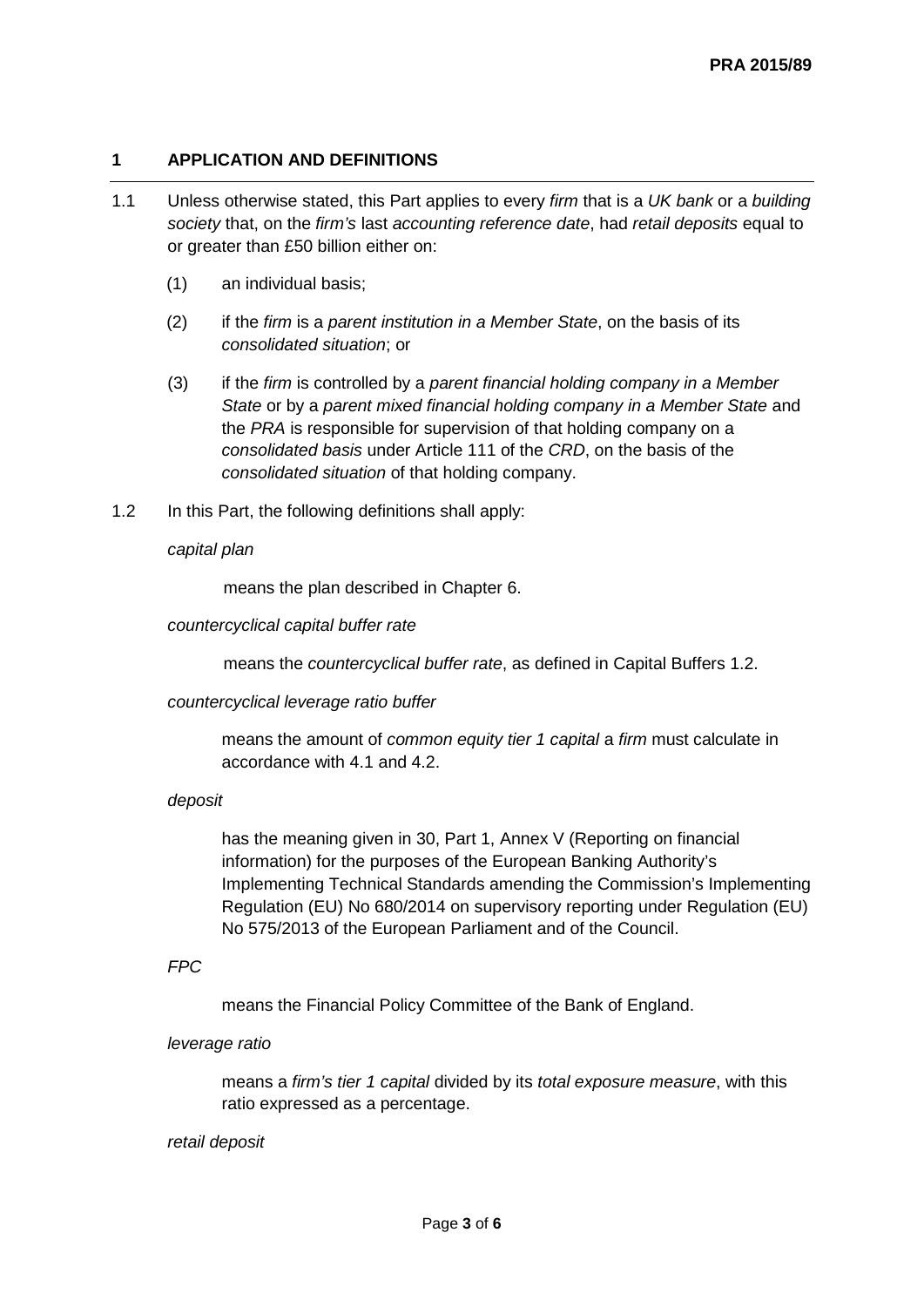means *deposits* from "households" as defined in 35(f), Part 1, Annex V (Reporting on financial information) for the purposes of the European Banking Authority's Implementing Technical Standards amending the Commission's Implementing Regulation (EU) No 680/2014 on supervisory reporting under Regulation (EU) No 575/2013 of the European Parliament and of the Council*.*

#### *tier 1 capital*

has the meaning given by Article 25 of the *CRR* except that:

- (1) an *additional tier 1 capital* instrument can only be counted as *tier 1 capital* if it either:
	- (a) converts into *common equity tier 1 capital*; or
	- (b) writes down,

when the *common equity tier 1 capital ratio* of the *firm* falls below a level equal to either:

- (a) 7%; or
- (b) a level higher than 7%,

as specified in the provisions governing the instrument; and

(2) instruments that qualify for grandfathering under Article 483 of the *CRR* can be counted as *tier 1 capital*.

#### *total exposure measure*

has the meaning given by Article 429(4) of the *CRR*, as amended by the Commission Delegated Regulation (EU) 2015/62.

1.3 Unless otherwise defined, any italicised expression used in this Part and in the *CRR* has the same meaning as in the *CRR*.

#### **2 BASIS OF APPLICATION**

- 2.1 A *firm* that is not a member of a *consolidation group* in relation to which 2.2 or 2.3 applies must comply with this Part on an individual basis.
- 2.2 A *firm* that is a *parent institution in a Member State* must comply with this Part on the basis of its *consolidated situation*.
- 2.3 A *firm* that is controlled by a *parent financial holding company in a Member State* or a *parent mixed financial holding company in a Member State* for which the *PRA* is responsible for supervision on a *consolidated basis* under Article 111 of the *CRD* must comply with this Part on the basis of the *consolidated situation* of that holding company.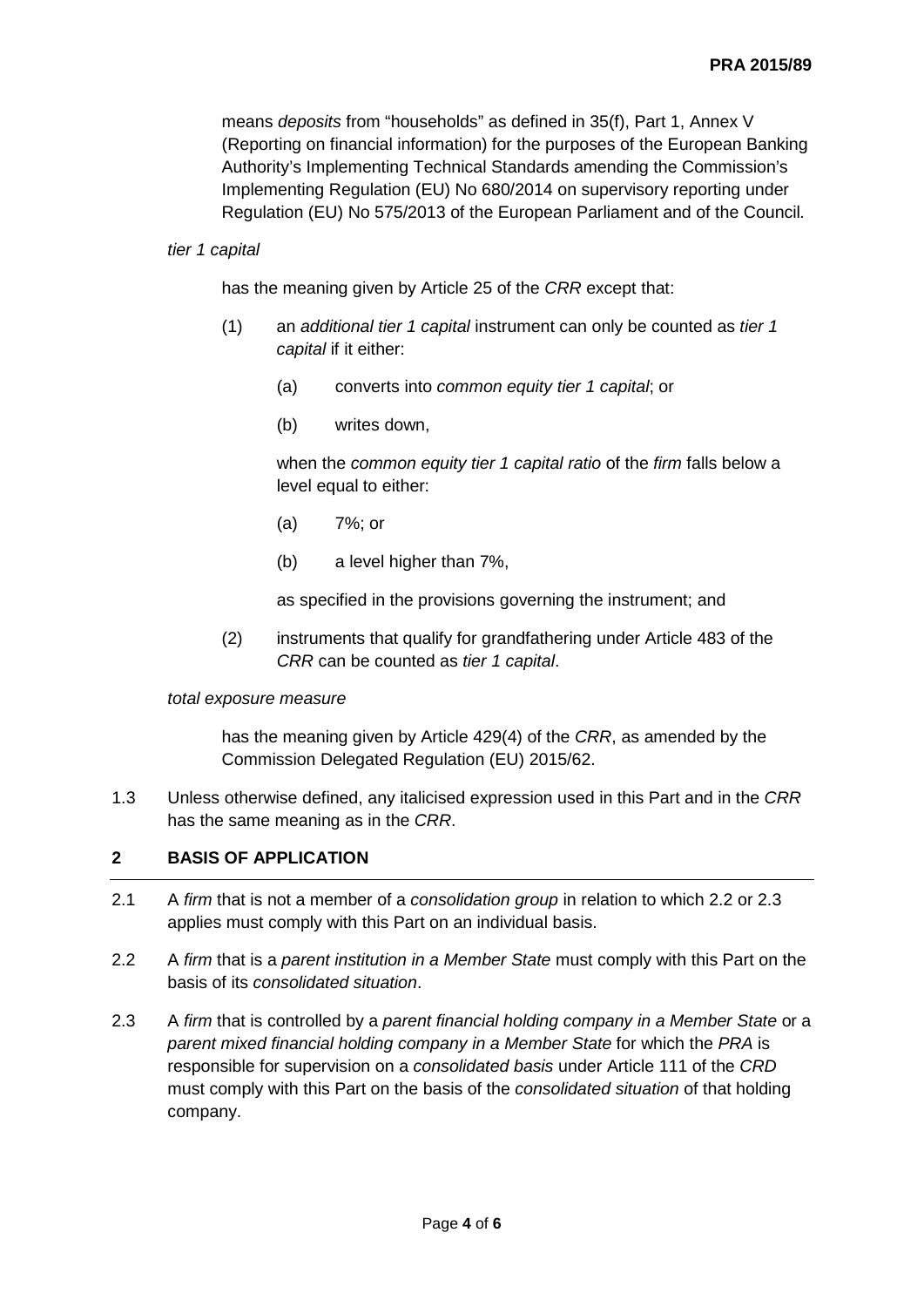## **3 MINIMUM LEVERAGE RATIO**

- 3.1 A *firm* must hold sufficient *tier 1 capital* to maintain, at all times, a minimum *leverage ratio* of 3%.
- 3.2 For the purposes of complying with 3.1, at least 75% of the *firm's tier 1 capital* must consist of *common equity tier 1 capital*.

## **4 COUNTERCYCLICAL LEVERAGE RATIO BUFFER**

- 4.1 A *firm* must calculate a *countercyclical leverage ratio buffer* of *common equity tier 1 capital* equal to:
	- (1) the *firm's countercyclical capital buffer rate* multiplied by 35% with the product expressed as a percentage rounded to the nearest tenth of a percentage; multiplied by
	- (2) the *firm's total exposure measure*.
- 4.2 A *firm* must not count *common equity tier 1 capital* that is maintained for the purposes of 3.1 towards the calculation in 4.1.

## **5 NOTIFICATION**

- 5.1 A *firm* must notify the *PRA* immediately if, at any time, it does not hold, or is likely not to hold, an amount and quality of capital that is:
	- (1) necessary to comply with 3.1; and
	- (2) equal to or greater than its *countercyclical leverage ratio buffer*.

## **6 CAPITAL PLAN**

- 6.1 When a *firm* is required to make a notification to the *PRA* under rule 5.1(2), it must prepare a *capital plan* and submit it to the *PRA* no later than 5 *business days* after the *firm* identified that the notification was necessary.
- 6.2 The *capital plan* must include the following:
	- (1) measures to secure that the amount of the *firm's common equity tier 1 capital* is equal to or greater than the *firm's countercyclical leverage ratio buffer*; and
	- (2) a plan and timeframe for the measures outlined for the purposes of rule  $6.2(1)$ .